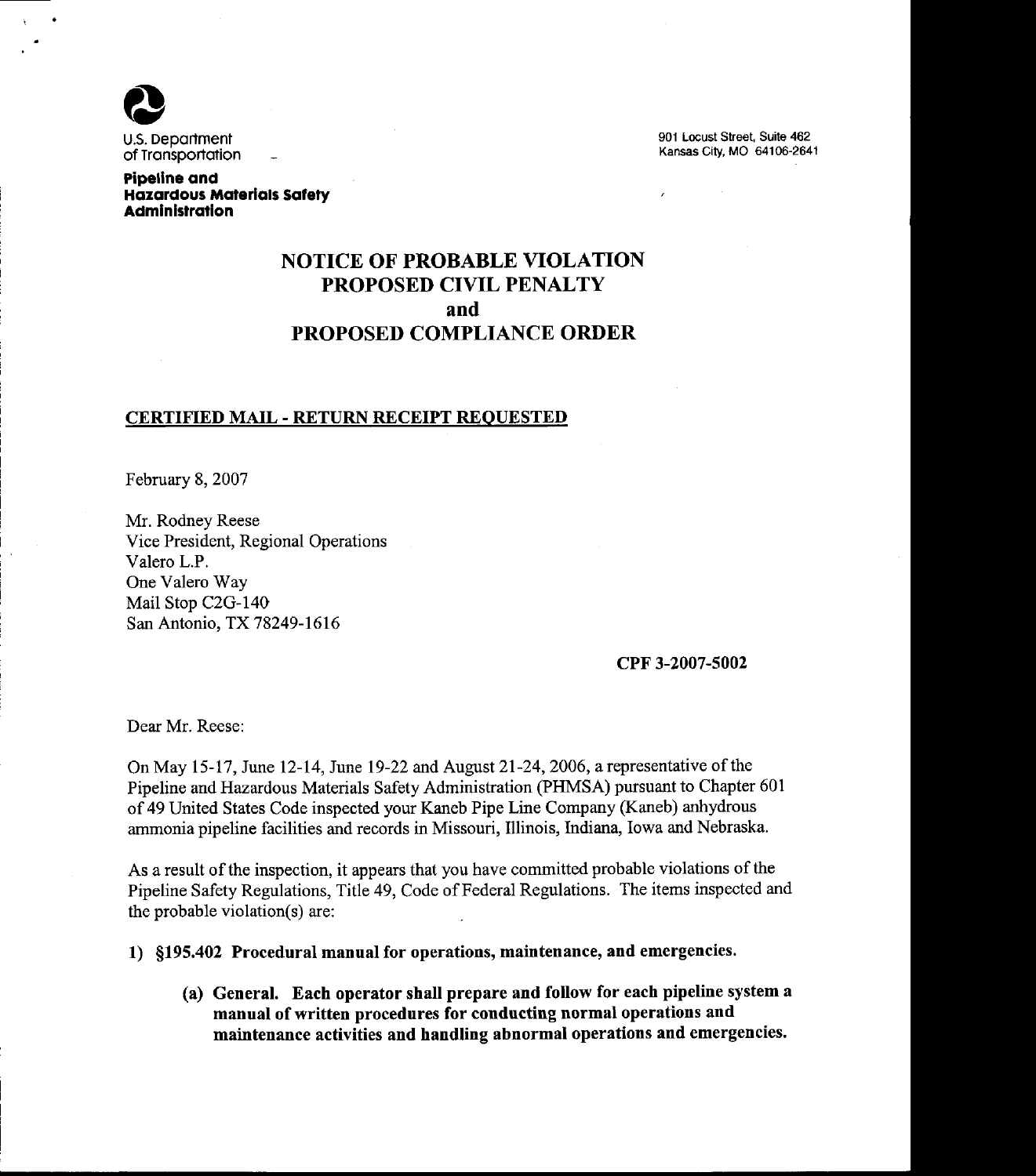(d) Abnormal operation. The manual required by paragraph (a) of this section must include procedures for the following to provide safety when operating design limits have been exceeded:

(5) Periodically reviewing the response of operator personnel to determine the effectiveness of the procedures controlling abnormal opération and taking corrective action where deficiencies are found.

Kaneb did not follow its operations and maintenance procedures and did not perform any reviews of operator personnel responses to abnormal operating conditions (AOC's) during the  $2004 - 2006$  time period inspected.

Kaneb has an appropriate AOC form (KPL-J-196) and used it to document the occurrence of AOC's. However, a review of these forms showed your personnel did not use the "EVALUATION" section of the form to periodically document any reviews of the effectiveness of the procedures used in controlling the abnormal operations situations.

2) \$195.412 Inspection of rights-of-way and crossings under navigable waters.

(a) Each operator shall, at intervals not exceeding 3 weeks, but at least 26 times each calendar year, inspect the surface couditions on or adjacent to each pipeline right-of-way. Methods of inspection include walking, driving, flying or other appropriate means of traversing the right-of-way.

Kaneb did not adequately patrol numerous sections of the right-of-way on your anhydrous ammonia pipeline system in Missouri, Illinois and Nebraska.

Kaneb uses aerial patrolling to inspect the condition of the pipeline right-of-way. The right-of-way was found to be overgrown at several locations, making aerial patrolling an ineffective means of inspecting the condition of the pipeline right-of-way. Your personnel were aware of the poor right-of-way conditions and did not use any other means of patrol in these areas of dense cover. Some areas noted during the audit of the anhydrous ammonia pipeline system are as follows:

- 1) At 4 road crossings in an approximate 4 mile pipeline section from MP41.4 to MP45.4 near Mountain View, Missouri (approximately 150 feet along the pipeline in each direction from the road crossing, thence opening up into open cropland and being clear)
- 2) In an approximate 500 foot section of woods at a foreign line crossing with a Conoco-Phillips pipeline at MP 47.9 near Litchfield, Illinois
- 3) In an approximate 300 foot section of small woods on either side of a creek crossing at MPI 15.1 near Trilla, lllinois
- 4) In an approximate 200 foot section of small woods on the west side of the Elkhorn River crossing at MP33,0 near Arlington, Nebraska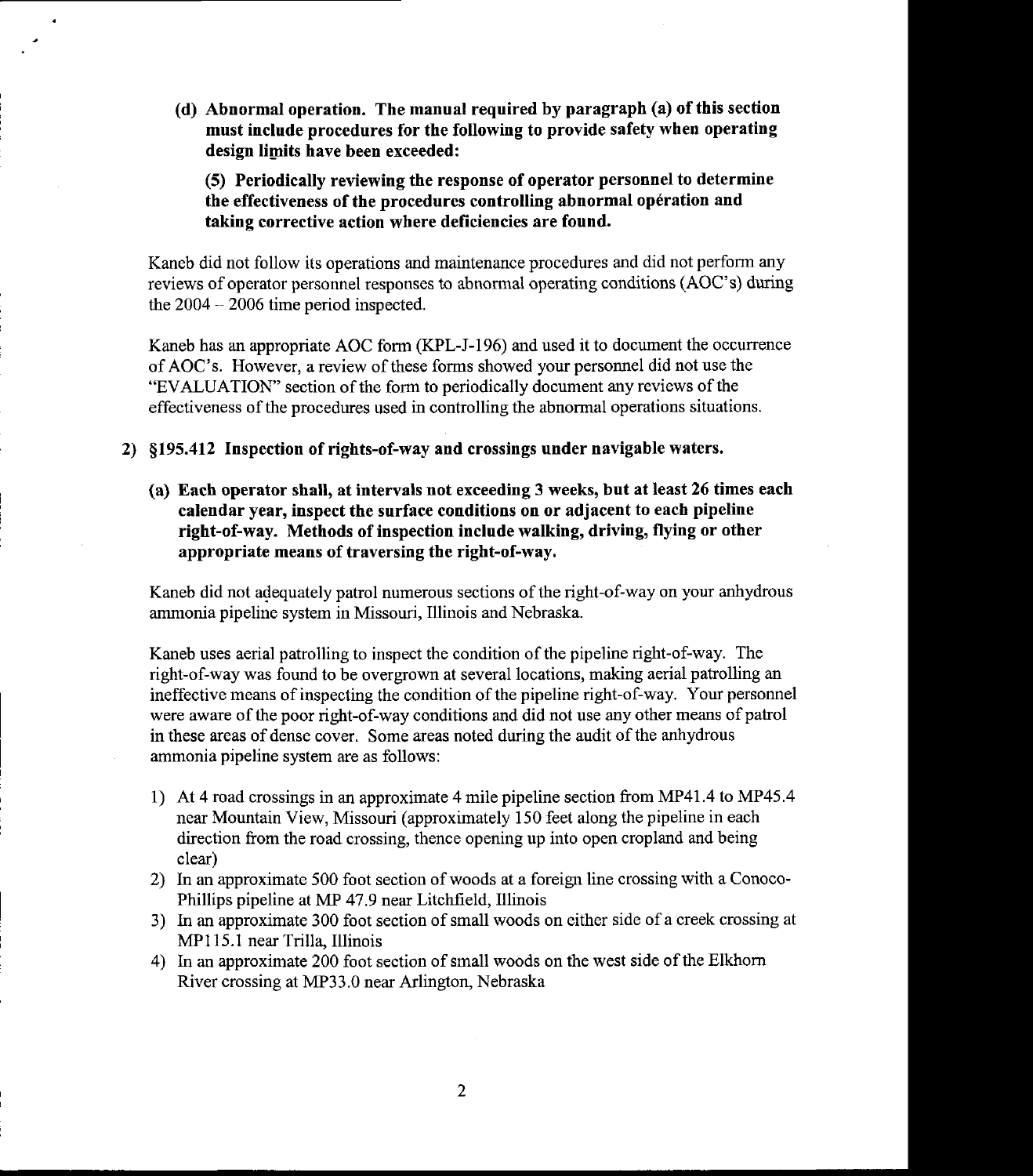### Proposed Civil Penalty

Under 49 United States Code, § 60122, you are subject to a civil penalty not to exceed \$100,000 for each violation for each day the violation persists up to a maximum of \$1,000,000 for any related series of violations. The Compliance Officer has reviewed the circumstances and supporting documentation involved in the above probable violation(s) and has recommended that you be preliminarily assessed a civil penalty as follows:

| Item Number | PENALTY  |
|-------------|----------|
|             | \$38,000 |

### Warning Items

With respect to Item 1 we have reviewed the circumstances and supporting documents involved in this case and have decided not to conduct additional enforcement action or penalty assessment proceedings at this time. We advise you to promptly conect this item. Be advised that failure to do so may result in Kaneb being subject to additional enforcement action.

#### Proposed Compliance Order

With respect to Item 2 pursuant to 49 United States Code § 60118, the Pipeline and Hazardous Materials Safety Administration proposes to issue a Compliance Order to Kaneb. Please refer to the *Proposed Compliance Order*, which is enclosed and made a part of this Notice.

#### Response to this Notice

Enclosed as part of this Notice is a document entitled Response Options for Pipeline Operators in Compliance Proceedings. Please refer to this document and note the response options. If you do not respond within 30 days of receipt of this Notice, this constitutes a waiver of your right to contest the allegations in this Notice and authorizes the Associate Administrator for Pipeline Safety to find facts as alleged in this Notice without further notice to you and to issue a Final Order.

In your correspondence on this matter, please refer to CPF 3-2007-5002 and for each document you submit, please provide a copy in electronic format whenever possible.

Sincerely,

I van A. Huntoon

Ivan A. Huntoon Director, Central Region Pipeline and Hazardous Materials Safety Administration

Enclosures: Proposed Compliance Order Response Options for Pipeline Operators in Compliance Proceedings